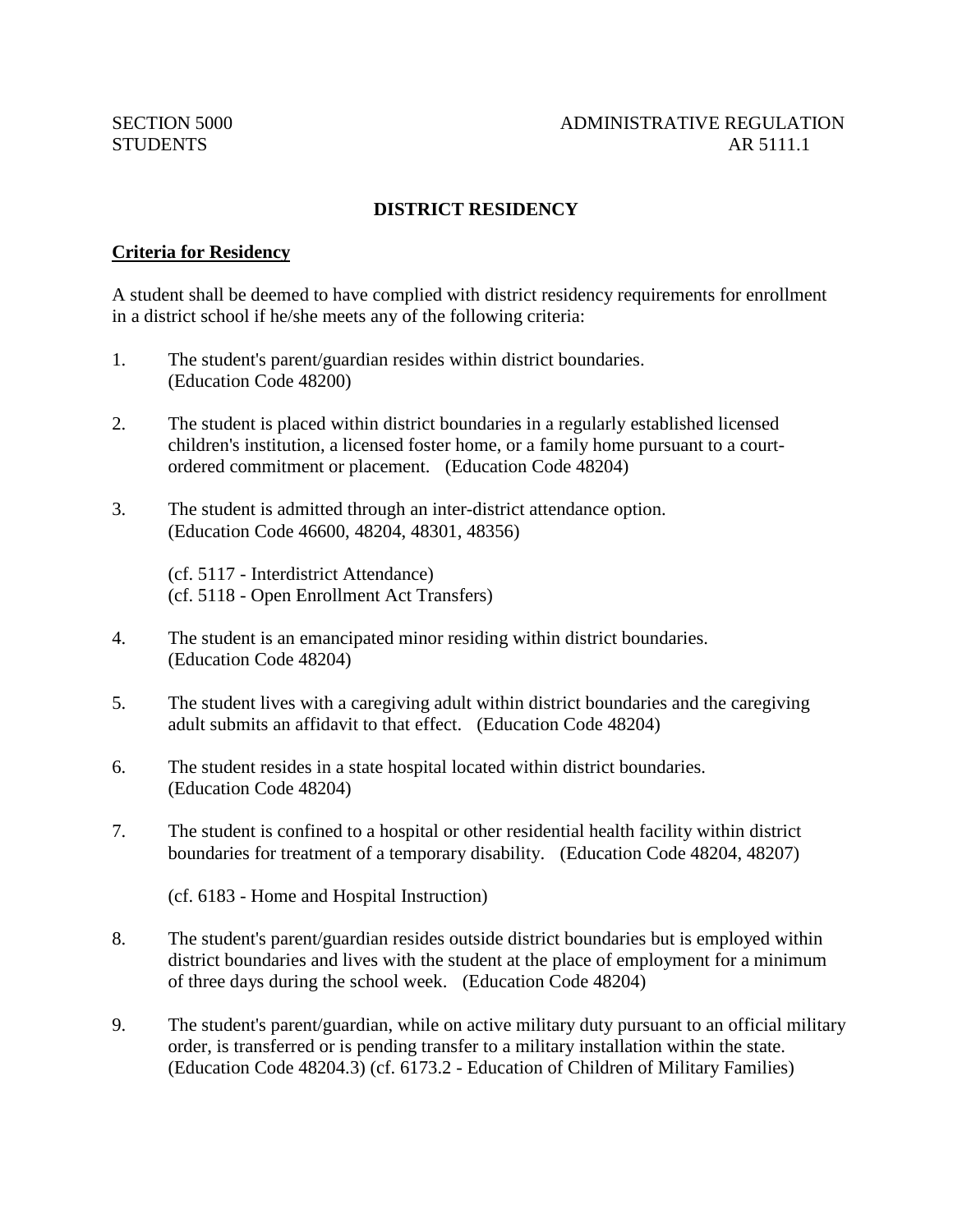10. The student's parent/guardian was a resident of California who departed the state against his/her will due to a transfer by a government agency that had custody of the parent/guardian, a lawful order from a court or government agency authorizing his/her removal, or removal or departure pursuant to the federal Immigration and Nationality Act, and the student lived in California immediately before moving out of state as a result of his/her parent/guardian's departure. (Education Code 48204.4)

(cf. 5145.13 - Response to Immigration Enforcement)

# **Residency Based on Parent/Guardian Employment (Allen Bill Transfers)**

District residency status may be granted to a student if at least one of his/her parents/guardians is physically employed within district boundaries for a minimum of 10 hours during the school week. No student seeking residency on this basis shall be denied enrollment based on race, ethnicity, sex, parental income, scholastic achievement, or any of the individual characteristics set forth in Education Code 220. However, the Superintendent or designee may deny enrollment into the district if any of the following circumstances is present: (Education Code 48204)

- 1. The additional cost of educating the student would exceed the amount of additional state aid received because of the transfer.
- 2. Enrollment of the student would adversely affect the district's court-ordered or voluntary desegregation plan as determined by the Governing Board.
- 3. Other circumstances exist that are not arbitrary.
	- a. Such circumstances may include, but are not limited to, overcrowding of school facilities at the relevant grade level.

Once a student establishes residency on this basis, he/she shall not be required to reapply for enrollment in subsequent years. The student may continue to attend school in the district through the highest-grade level offered by the district if the parent/guardian so chooses and if at least one parent/guardian of the student continues to be physically employed by an employer situated within district boundaries, subject to the exceptions in items #1-3 above. (Education Code 48204)

The Superintendent or designee may deny a transfer out of the district by a student whose parent/guardian is employed within the boundaries of another district if the difference between the number of students entering and exiting the district on the basis of parent/guardian employment exceeds the limits prescribed in Education Code 48204. (Education Code 48204)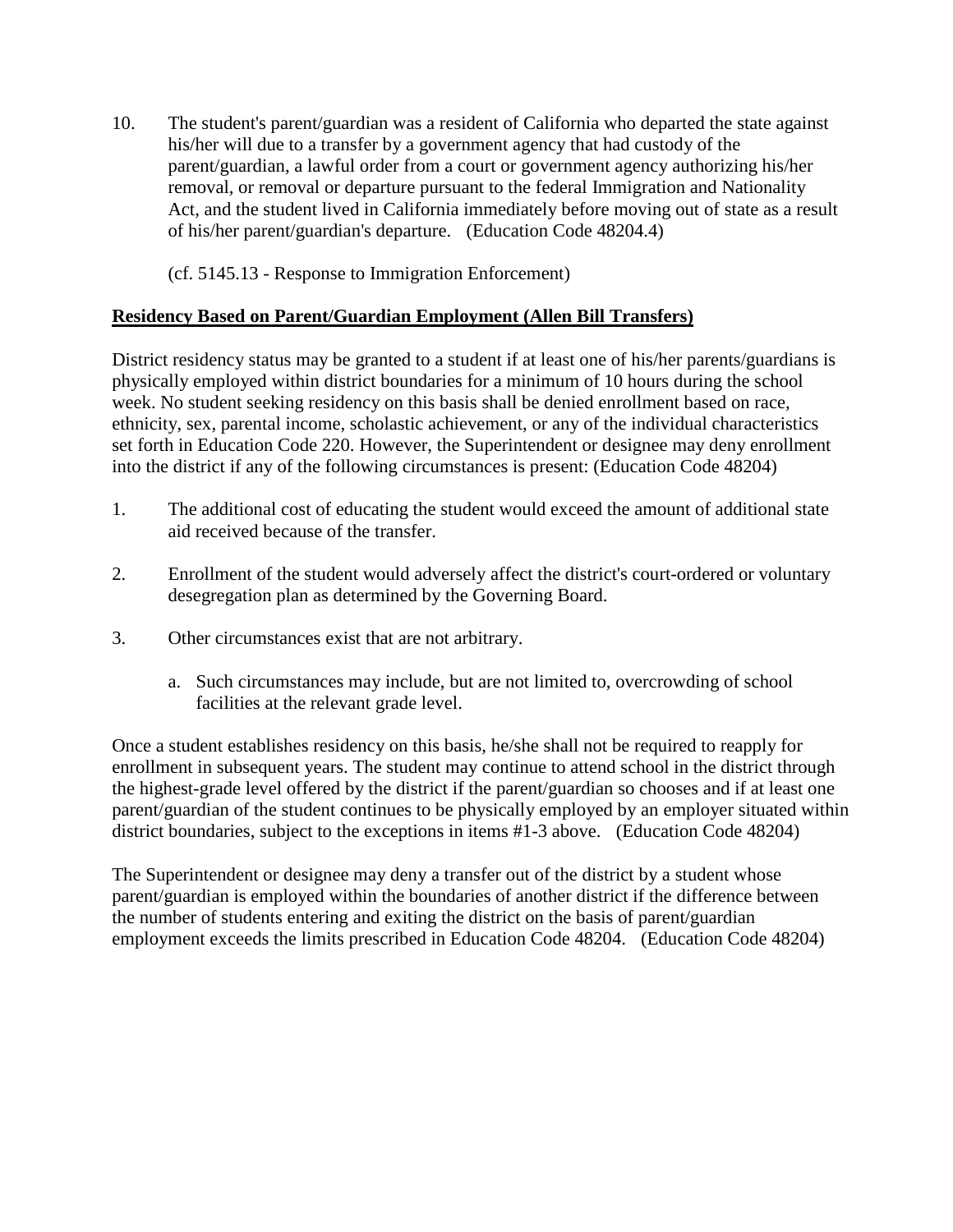### **Proof of Residency**

The district shall not solicit or collect information or documents regarding the citizenship or immigration status of students or their family members for the purpose of determining residency within the district. (Education Code 234.7)

Evidence of residency may be established by documentation showing the name and address of the parent/guardian within the district, including, but not limited to, any of the following: (Education Code 48204.1)

- 1. Property tax payment receipt
- 2. Rental property contract, lease, or payment receipt
- 3. Utility service contract, statement, or payment receipt
- 4. Pay stub
- 5. Voter registration
- 6. Correspondence from a government agency
- 7. Declaration of residency executed by the student's parent/guardian
- 8. If the student is an unaccompanied youth as defined in 42 USC 11434a, a declaration of residency executed by the student
- 9. If the student is residing in the home of a caregiving adult within district boundaries, an affidavit executed by the caregiving adult in accordance with Family Code 6552

(cf. 5141 - Health Care and Emergencies)

A parent/guardian seeking residency status on the basis of his/her employment within district boundaries shall submit proof of the employment which may include, but not be limited to, a paycheck stub or letter from his/her employer listing a physical address within district boundaries. Such evidence shall also indicate the number of hours or days per school week that the parent/guardian is employed at that location.

A parent/guardian who is transferred or pending transfer into a military installation within the state shall provide proof of residence in the district within 10 days after the published arrival date provided on official documentation. For this purpose, he/she may use as his/her address a temporary on-base billeting facility, a purchased or leased home or apartment, or federal government or public-private venture off-base military housing. (Education Code 48204.3)